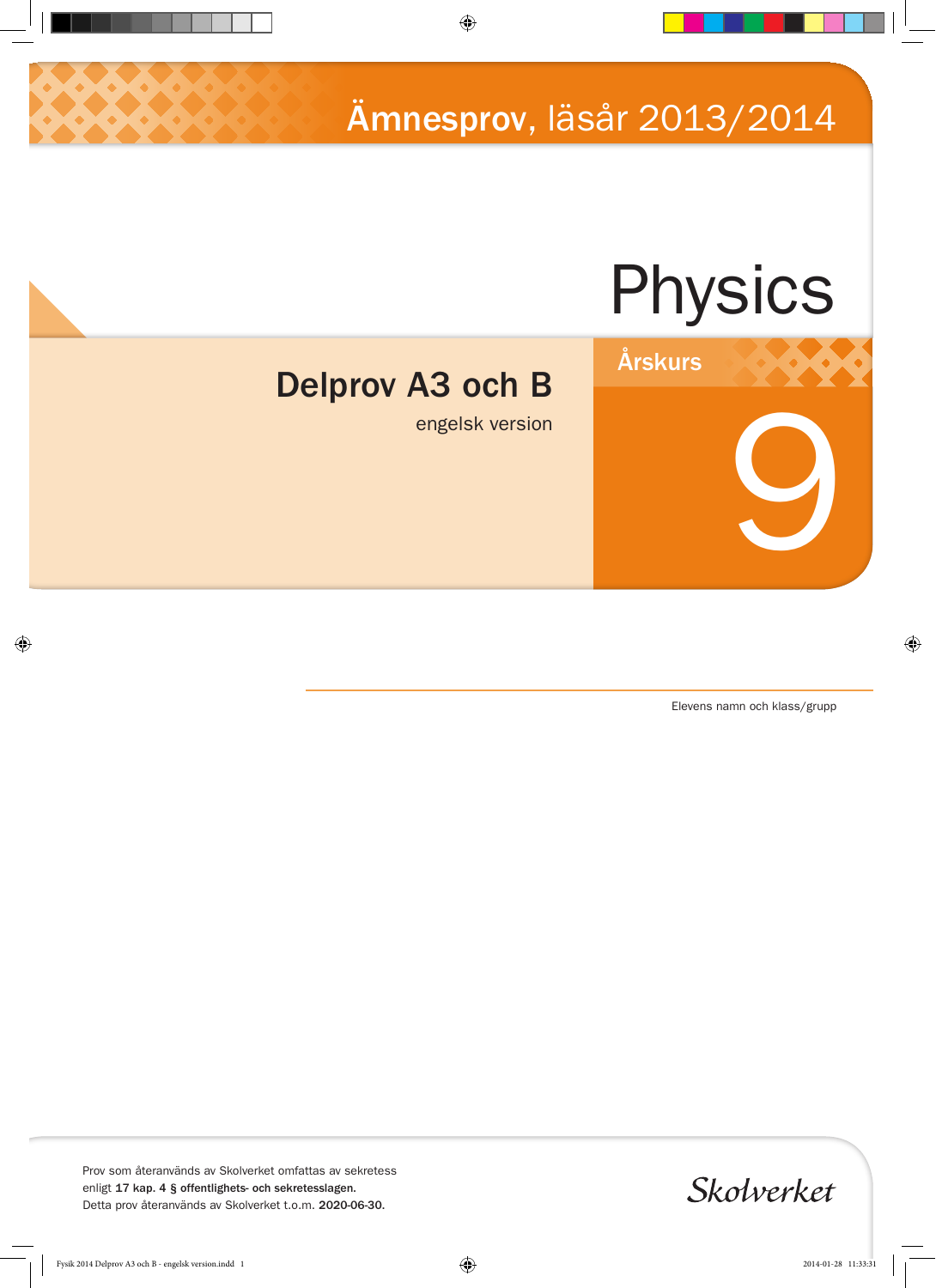## **Systematic investigation in physics**

Your task is to plan an investigation that you later will do and evaluate.

If you lift an object, for instance a stone, placed in a fluid you need to use less force compared to if you lift the object above the water surface. This is because a lift force from the fluid is affecting the stone.

#### **Facts**

The unit for lift force is Newton (N).

The unit for weight is Newton (N).

The lift force, with which a fluid affects an object, can be determined by calculating the difference between the object's weight in air and its weight in the fluid.

You are going to investigate which of the fluids water, salt water or ethanol that gives the largest lift force on a 100 g object. You are going to use a dynamometer, a 100 g object, water, salt water that you are preparing yourself and ethanol that you will get from your teacher.

#### **11. Planning phase (time: 30 minutes)**

You are going to plan an investigation where you:

- present how you are going to weigh the salt sodium chloride and water you need to mix salt water with salinity level of 25 %.
- are going to find out the weight of a 100 g object in air and in the fluids water, salt water and ethanol
- present how you are going to calculate the different fluids' lift force on the 100 g object.

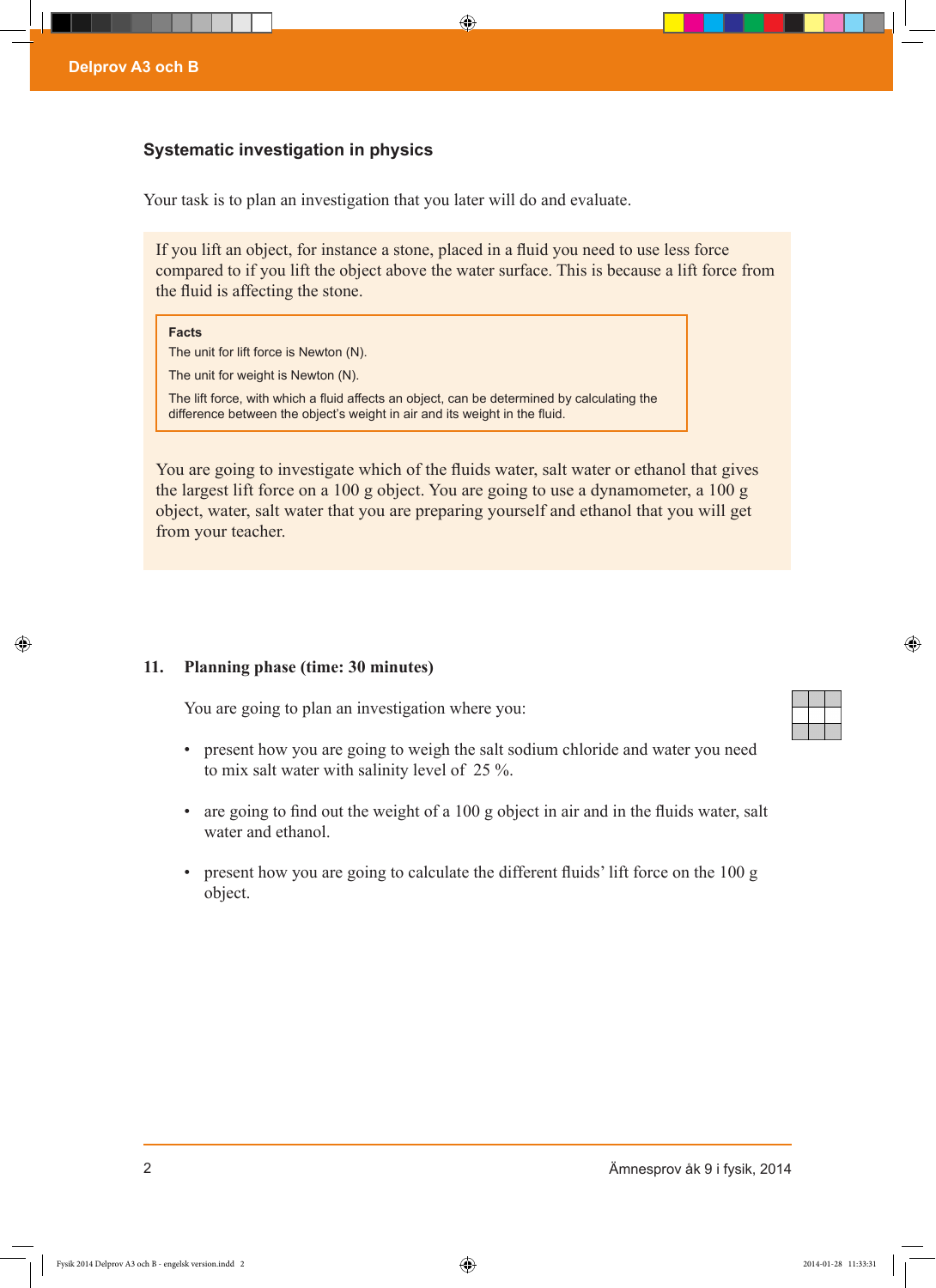### Method of investigation

Describe step by step how you will proceed in your investigation. Describe with details so that someone else can follow your plan.

| Material                                                      |  |
|---------------------------------------------------------------|--|
|                                                               |  |
| Specify what material you need to realize your investigation. |  |
|                                                               |  |
|                                                               |  |
|                                                               |  |
|                                                               |  |
|                                                               |  |

*Leave your plan to your teacher. If needed, you will get a prepared experiment instruction to carry out your investigation.*

Ämnesprov åk 9 i fysik, 2014 3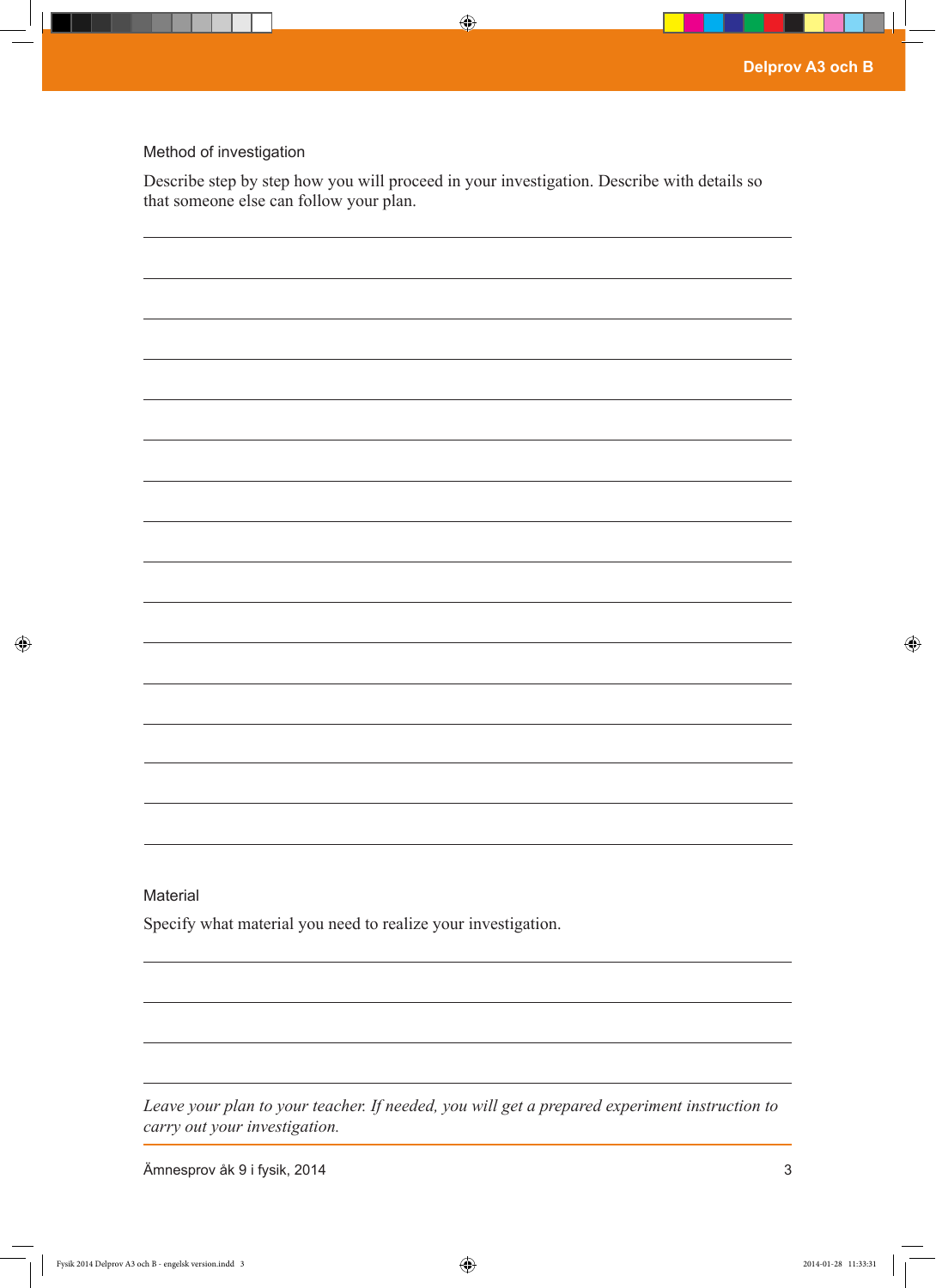| <b>Comments from the teacher</b> |                                                 |
|----------------------------------|-------------------------------------------------|
| $\Box$ Use your own plan         | $\Box$ Use the prepared experiment instructionn |
| Adjustments:                     |                                                 |
|                                  |                                                 |
|                                  |                                                 |
|                                  |                                                 |

## **12. Investigation (time: 30 minutes)**

You are going to carry out an investigation where you:

- mix salt water with a salinity level of 25 %.
- find out the weight of a 100 g object in air and in the fluids water, salt water and ethanol.
- calculate the different fluids' lift force on the 100 g object.

In your investigation, you are going to:

- work according to your plan or the prepared experiment instruction.
- consider the safety instructions your teacher has informed about.
- take notes on your measurements.